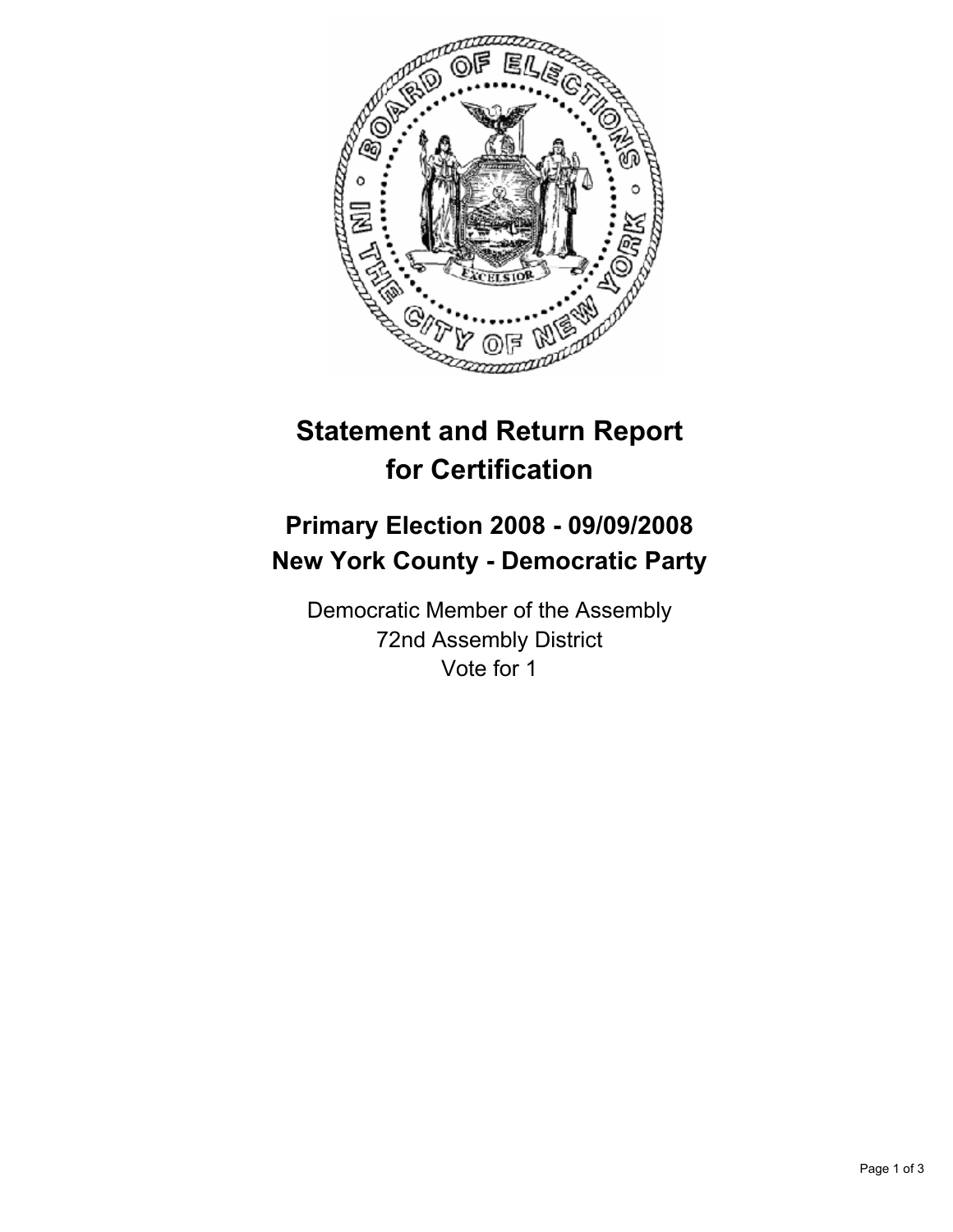

## **Assembly District 72**

| <b>Total Votes</b> | 8,402 |
|--------------------|-------|
| MIGUEL MARTINEZ    | 3,860 |
| ADRIANO ESPAILLAT  | 4,542 |
| AFFIDAVIT          | 271   |
| ABSENTEE/MILITARY  | 52    |
| <b>EMERGENCY</b>   | 33    |